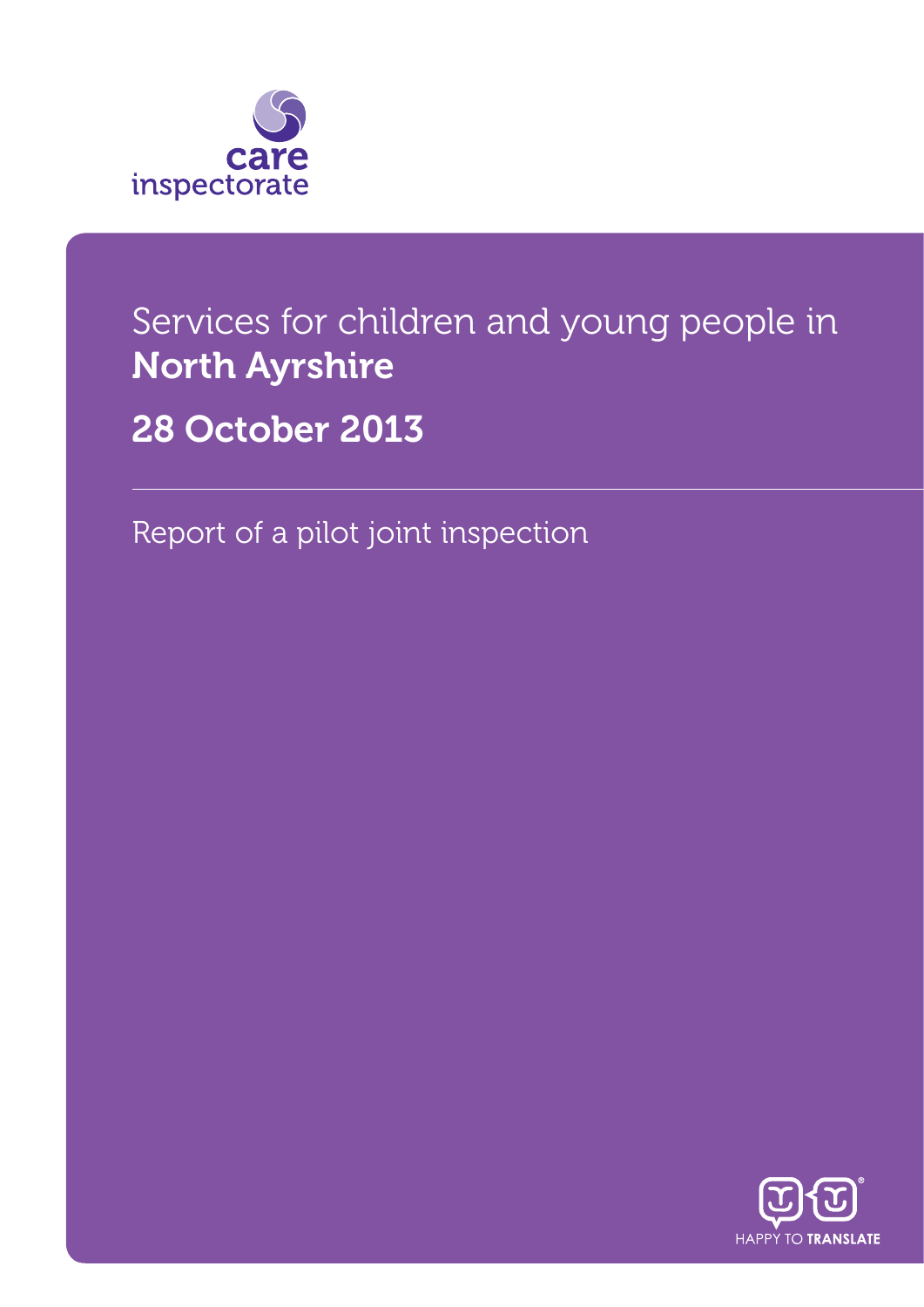## **Contents**

|                                        | 1. Introduction                                                                                                       | $\mathbf{1}$   |
|----------------------------------------|-----------------------------------------------------------------------------------------------------------------------|----------------|
|                                        | 2. Background                                                                                                         | $\mathbf{1}$   |
|                                        | 3. The Community Planning Partnership area                                                                            | $\overline{2}$ |
|                                        | 4. Particular strengths that are making a difference to children, young people and families                           | 3              |
|                                        | 5. Examples of good practice                                                                                          | 3              |
|                                        | 6. How well are the lives of children, young people and families improving?                                           | 4              |
| 7.                                     | How well are services working together to improve the lives of children, young people<br>and families?                | 6              |
|                                        | 8. How well do services lead and improve the quality of work to achieve better outcomes<br>for children and families? | $8\,$          |
|                                        | 9. Conclusion and areas for improvement                                                                               | 9              |
|                                        | 10. What happens next?                                                                                                | 9              |
| 10<br>Appendix 1 Indicators of quality |                                                                                                                       |                |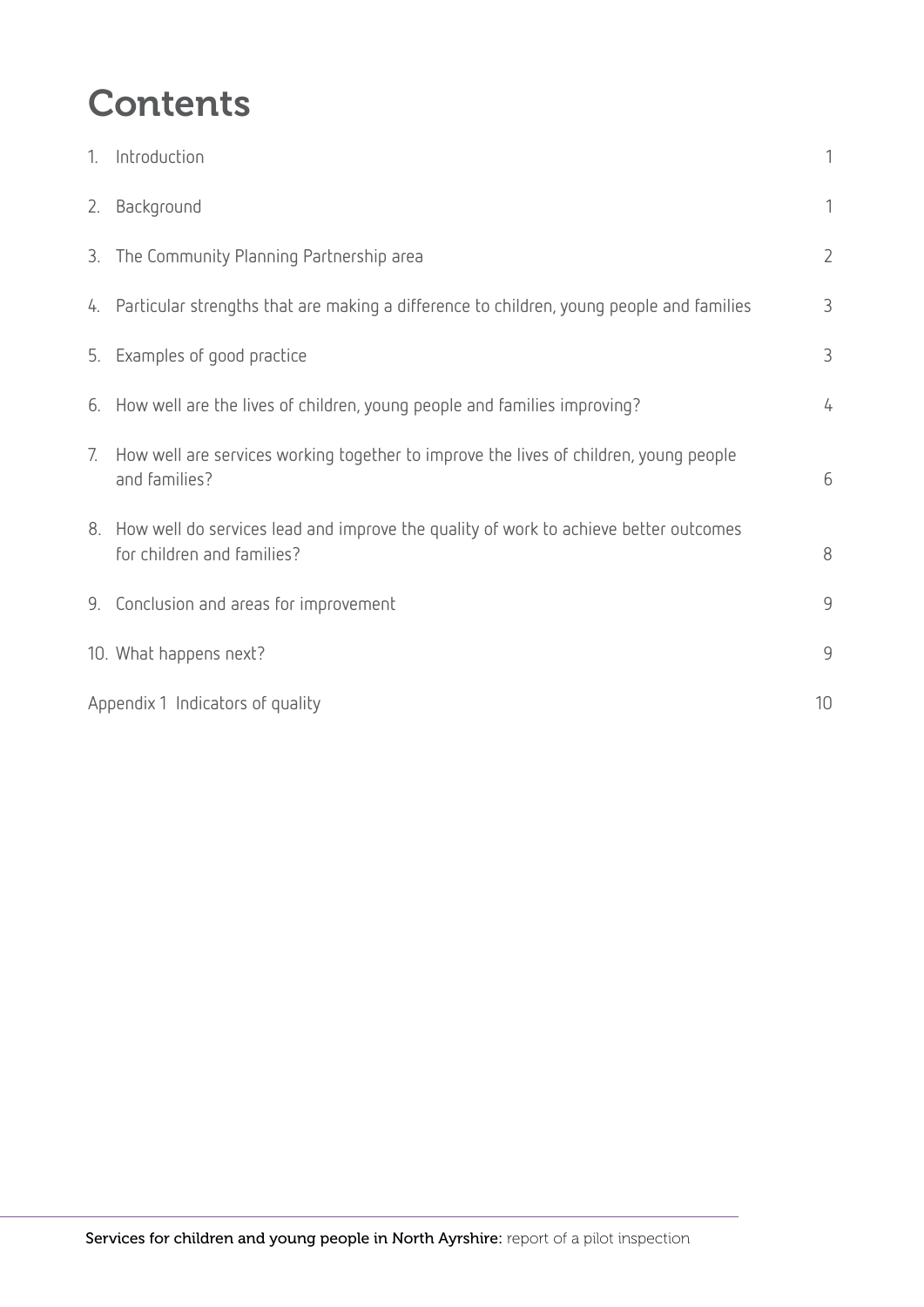# 1. Introduction

At the request of Scottish Ministers, the Care Inspectorate is leading joint inspections of services for children and young people across Scotland. When we say children and young people in this report we mean people under the age of 18 years or up to 21 years if they have been looked after.

These inspections will look at the difference services are making to the lives of children, young people and families. They take account of the full range of work within a community planning partnership area including services provided by health visitors, school nurses, teachers, doctors, social workers, police officers, and the voluntary sector.

The inspection teams are made up of inspectors from the Care Inspectorate, Education Scotland, Healthcare Improvement Scotland and Her Majesty's Inspectorate of Constabulary for Scotland.

A draft framework of quality indicators was published by the Care Inspectorate in October 2012. The indicators in 'How well are we improving the lives of children, young people and families? A guide to evaluating services for children and young people using quality indicators' were used by the team of inspectors in their independent evaluation of the quality of services. We have covered all of the quality indicators in this report and reached evaluations for eight of them which are set out in the table in Appendix 1.

This report is published following a pilot joint inspection. This means that future inspections may be carried out differently and the reports we will publish at a later date may take a different format.

# 2. Background

The pilot joint inspection of services for children and young people in the North Ayrshire Community Planning Partnership area took place over three weeks in March and April 2013. It covered the range of services that had a role in providing services to benefit children, young people and families across the North Ayrshire Community Planning Partnership area including the islands of Arran and Cumbrae.

Inspectors reviewed documents and spoke to staff with leadership and management responsibilities. They talked to staff who work directly with children, young people and families and observed some meetings. Inspectors reviewed practice through reading a sample of records held by services that work with children and young people. Some of these children, young people and families met with and talked to inspectors. Inspectors are very grateful to all of the people who talked to them as part of this pilot inspection.

As the findings in this joint inspection are based on a sample of children and young people, inspectors cannot assure the quality of service received by every single child in the area.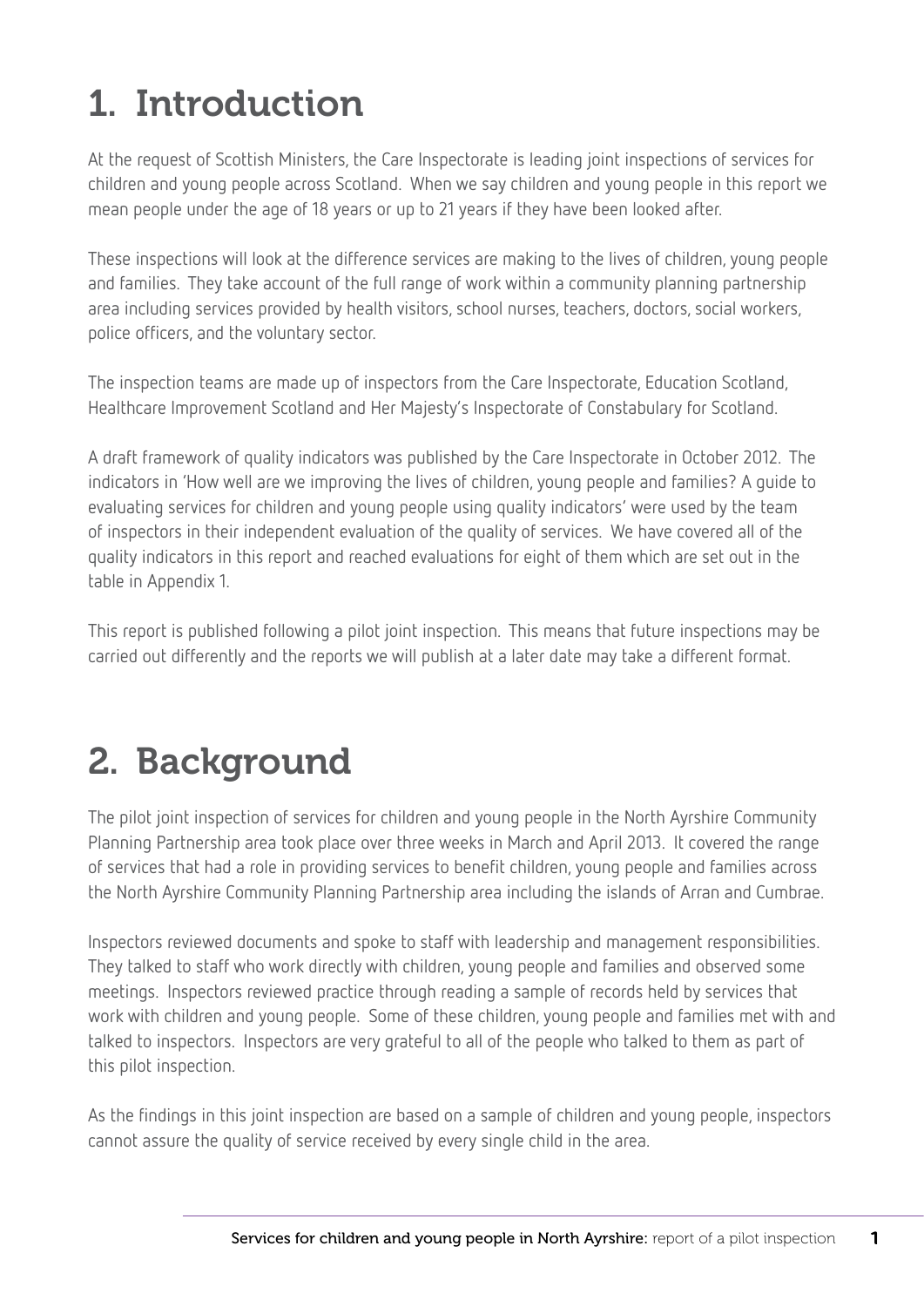### 3. The Community Planning Partnership area and the context for services for children and young people

North Ayrshire has a population of around 138,000 spread across urban and rural areas. It also includes the island communities of Arran and Cumbrae. The number of people living in North Ayrshire is projected to decrease by 4.7 per cent between 2010 and 2035. Over the same period, the number of children under the age of 16 is likely to reduce by 10.6 per cent compared to Scotland as a whole, which is set to increase by just over 3 per cent.

The North Ayrshire Community Planning Partnership is responsible for community planning and has wide representation from the public, private and voluntary sectors. The partnership is responsible for improving outcomes for people in North Ayrshire. Community

planning is well established in North Ayrshire and the partnership has an ambitious vision for a better life for the people living there. This is reflected in joint agreements to tackle unemployment, improve health and reduce poverty. The **Integrated Children's Services Plan**, entitled A Better Childhood, sets out clear priorities up to 2015 to improve the life chances of children and young people and provide support for families.

The **Integrated Children's Services Plan** is for services which work with children and young people in North Ayrshire. It sets out the priorities for achieving the vision for all children and young people and what services need to do together to achieve them.

138,00 **Population of North Ayrshire**

**Predicted population decrease of children under 16: in finition** 

```
10.6% by 2035
```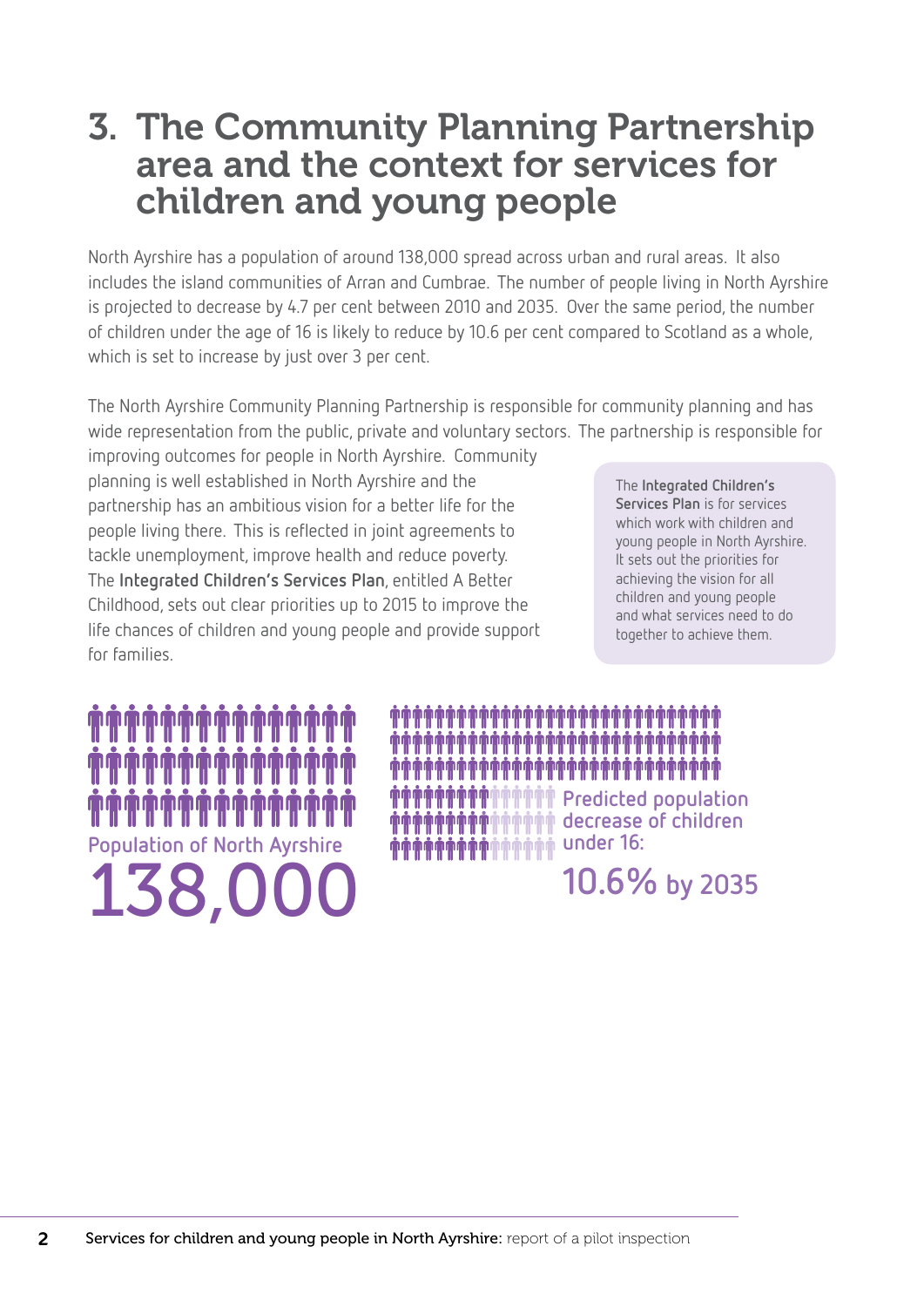#### 4. Particular strengths that are making a difference to children, young people and families

- The strong commitment to prevention and intervening early to provide children, young people and families with the help they need.
- Highly motivated staff, committed to giving children and young people the best start in life and improving their life chances.
- The involvement of individual children and young people in decision-making.
- Strong and successful partnership working to tackle long standing inequalities.
- Improvements in the wellbeing of the most vulnerable children and young people.

## 5. Examples of good practice

**Building safer communities for children and young people** Community planning partners have developed a unique and highly successful approach to reducing offending and addressing anti-social behaviour. They have pooled resources and established a Multi-Agency Problem Solving Group which supports a particular strand within the Community Planning Partnership **Single Outcome Agreement** – A Safe and Secure North Ayrshire.

A **Single Outcome Agreement**  is an agreement between the Scottish Government and community planning partnerships which sets out how they will work towards improving outcomes for Scotland's people in a way that reflects local circumstances and priorities.

This has so far been taken forward in eight local areas – all of which feature amongst the highest crime tariff areas in Scotland. As a result, significant reductions in crime have been sustained over time.

#### **Helping young people to stay at home with their families**

The Rosemount Crisis Intervention Service provides very quick and effective help for young people who are at high risk of becoming looked after and accommodated. The support is tailored to meet the individual needs of the young person, their parents or carers and it is highly successful in helping them to manage difficult circumstances and keeping young people at home.

#### **Supporting victims of domestic abuse**

The Multi-Agency Domestic Abuse Response Team is a highly effective approach to responding to children, young people and families affected by domestic abuse. Staff from health, police, social services and housing provide prompt and comprehensive intervention to reported incidents of domestic abuse.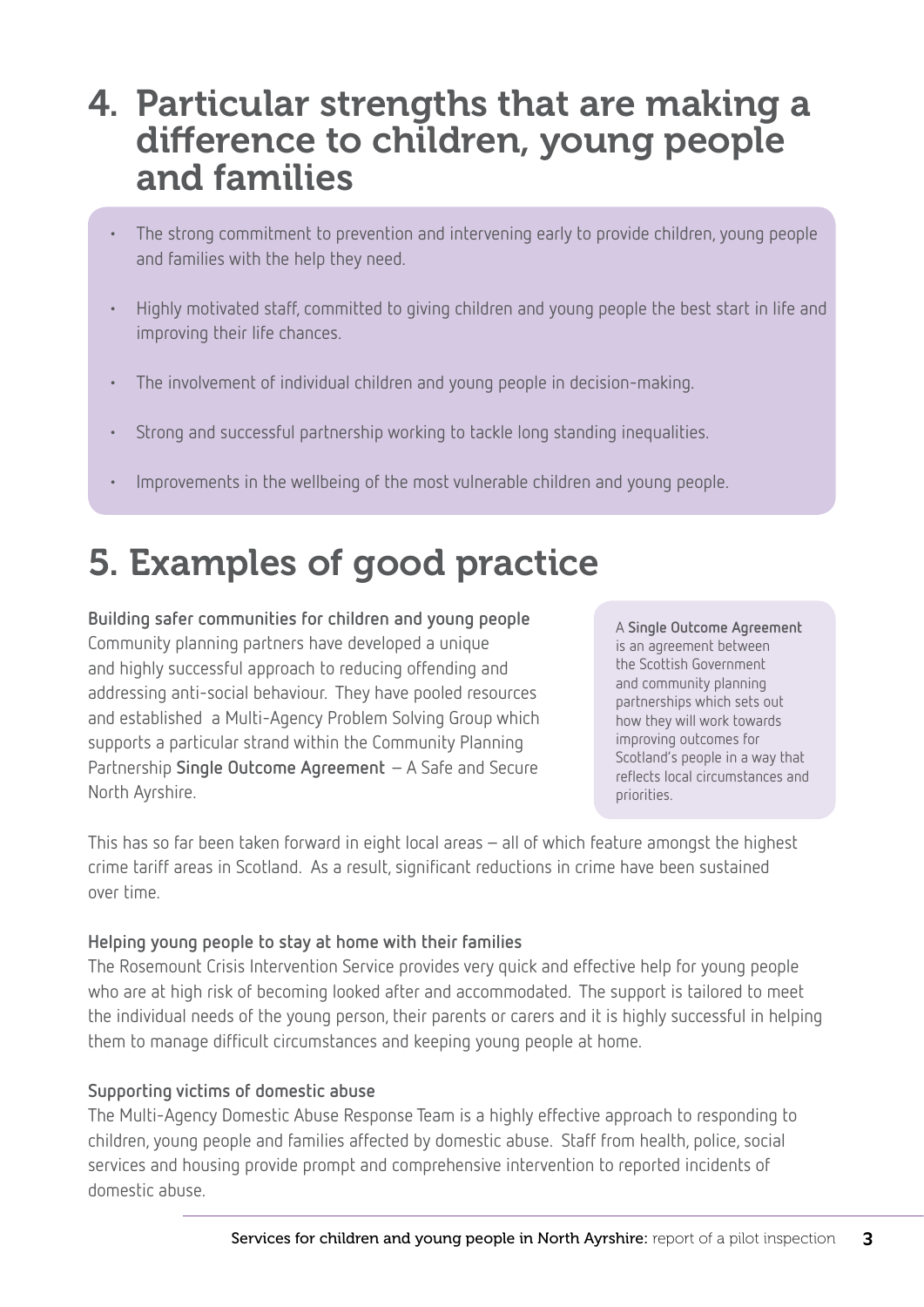### 6. How well are the lives of children and young people improving?

The wellbeing of children and young people is improving positively in a number of areas. There are upward trends in the outcomes for all children and young people. Outcome gaps for children and young people whose life chances are at risk are closing. An innovative, integrated approach to community safety has improved outcomes for children and young people in those communities. This is a significant achievement, given North Ayrshire's standing as one of Scotland's five most deprived local authority areas.

Staff recognise when children need help and intervene early to offer support and guidance to families. This is successful in preventing difficulties from increasing. Very effective early screening processes assist staff to identify children and young people who may need more support to improve their wellbeing. Vulnerable pregnant women are identified at an early stage and helpful support given prior to their babies being born. Staff work well together and overall, they share information well to promote the welfare of children and young people at an early stage. This could be improved further by better access to relevant information when families need assistance out of office hours.

Parents who need extra assistance with their parenting receive very effective support which is tailored to meet their individual needs. A broad range of services are having a very positive impact on family resilience and skilful and confident parenting. Parenting support is provided in early years services and allows some parents to access helpful support at an early stage and in a non-stigmatising way.

The **Solihull approach** is used consistently by the full range of staff who work with children, young people and families. Plans to extend support for parenting through early years hubs will mean that more families will benefit. Parents who need it receive sustained support and guidance to manage their own difficulties with substance misuse, mental ill-health or domestic abuse.

The **Solihull Approach** is a recognised way of working alongside families to strengthen and encourage positive parenting.

Staff carefully identify young people with a caring responsibility and provide valuable support to help them manage this.

Children of all ages are receiving very helpful support to promote all aspects of their wellbeing. This is improving their day to day experiences and creating better life chances. They are benefiting from the wide range of services that contribute to the health and wellbeing curriculum in schools. Children and young people who need it receive additional support in school to successfully remove barriers to learning and improve attainment. Overall attainment continues to rise for all young people.

There is a strong commitment to inclusion and to providing encouragement and assistance to those who might not participate fully in community activities. Children and young people with disabilities are helped to be active and achieving. They are included positively within their communities. Parents of children with disabilities greatly value the services they receive. However, a few parents have to wait too long before they get the help they need.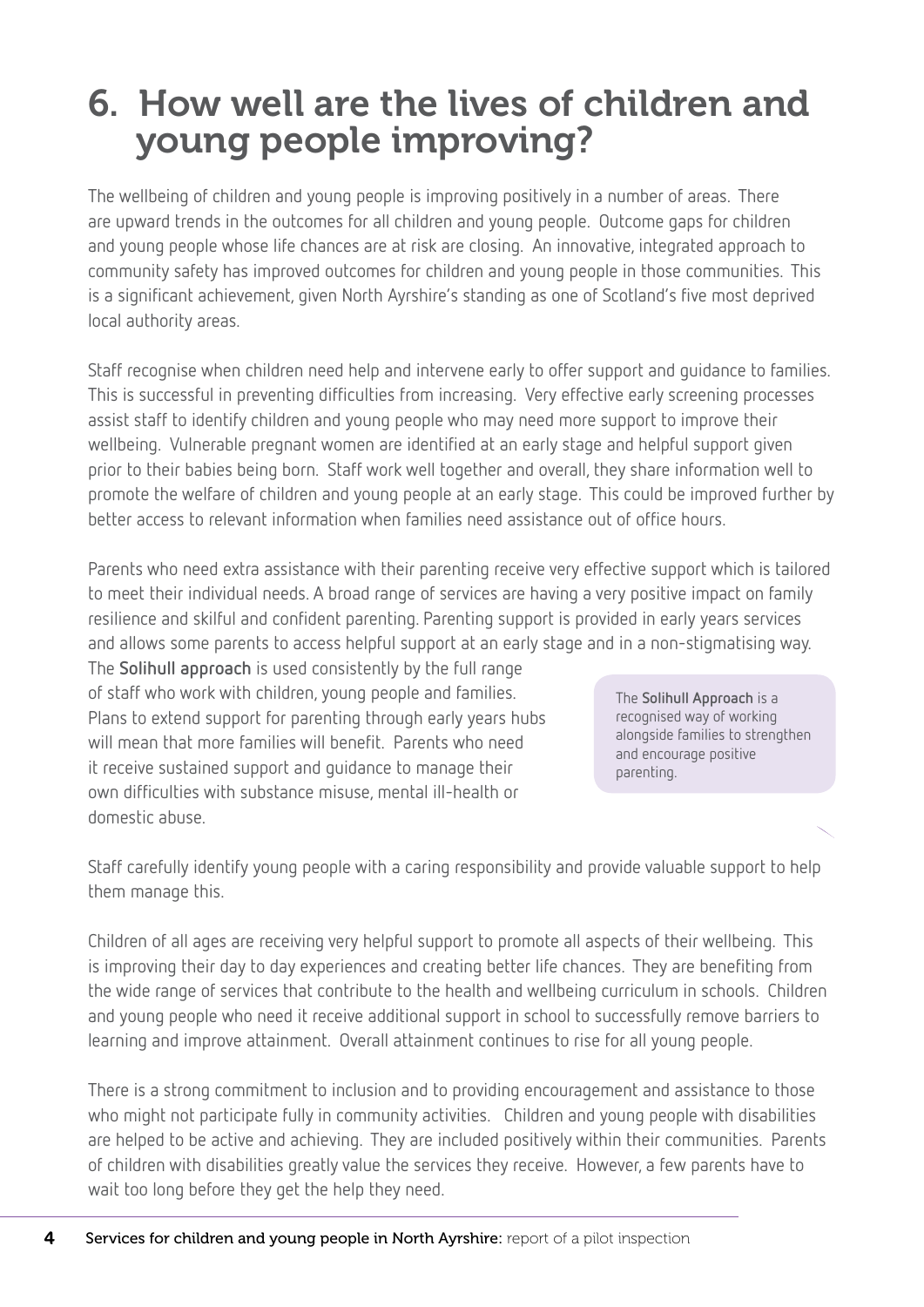Children and young people are encouraged to make positive lifestyle choices including eating healthily, looking after their wellbeing and being active. The Active Schools programme is having a positive impact on active lifestyles. Children and young people take part in a wide range of physical activities in their communities and lead healthier lives as a result.

Children and young people are protected from abuse, neglect or harm at home, at school and in the community. Children and young people whose life experiences make them particularly vulnerable are benefiting from personalised support to ensure they can keep themselves safe - for example, by learning strategies to avoid harmful situations. More generally, children and young people develop positive relationships with police officers in schools. This, alongside a range of other strategies and initiatives, has contributed to a reduction in youth offending and children and young people feeling safer.

Children and young people who are looked after away from home are benefiting from nurturing and caring relationships. Young people living in newly built children's houses value comfortable homely surroundings and feel involved. The range and suitability of accommodation offered to young people leaving care has greatly improved as a result of very positive joint working between the through care team and housing service.

The North Ayrshire Community Planning Partnership aims to build the capacity and skills of parents, families and communities. The Community Engagement Strategy and Neighbourhood Planning Approach are designed to increase the impact of prevention and early intervention and to address inequalities. This is improving the quality of life for children and families across North Ayrshire. A helpful range of community activities is available for children, young people and families. Youth services are available in local communities and staff persevere in order to make sure they involve young people who are harder to reach. Families would benefit from better information about local services.

There are innovative and effective approaches to building strong and sustainable communities such as the Asset Based Community Development Project which targets families with young children. The Multi-Agency Problem Solving approach, applied in eight local areas, is very successful in designing and delivering local solutions to community issues. Levels of crime, youth offending and anti-social behaviour have consistently reduced over recent years and these reductions are being sustained.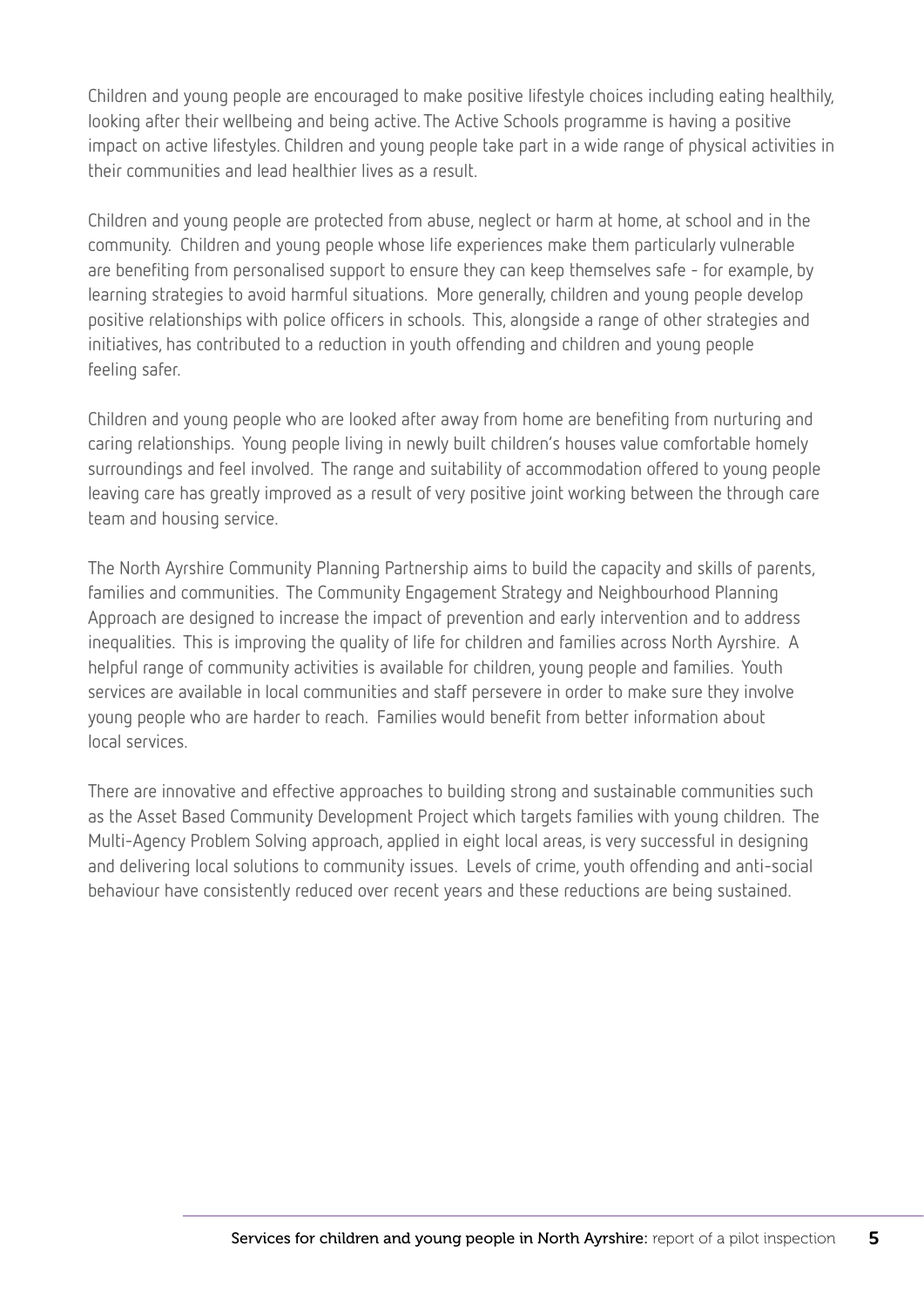### 7. How well are services working together to improve the lives of children, young people and families?

A Better Childhood is the Integrated Children's Services Plan which sets out high aspirations for children, young people and families. The links between the Integrated Children's Services Plan Steering Group and other planning groups such as the Child Protection Committee are clear and work well. The principles of **Getting it Right for Every Child** helpfully underpin the Integrated Children's Services Plan. The Child Protection Committee has close links to

**Getting it Right for Every Child**  is the Scottish Government's approach to making sure that all children and young people get the help they need when they need it. For more information, search "GIRFEC" online.

other relevant groups including the Alcohol and Drug Partnership, Adult Protection Committee and Violence Against Women Group.

There is a strong ethos of involving children and young people meaningfully in policy, planning and service development. There are many examples of children and young people being consulted and involved in service developments through forums such as the Youth Council. Harder to reach groups are engaged successfully in consultation using a range of imaginative methods. There is a commitment to including children and young people who are looked after in plans to review the effectiveness of the corporate parenting strategy.

Sound structures and a shared vision support strong partnership working across services for children and young people. Partners work well together to devise ambitious plans and implement them. Relationships are positive and voluntary services are making a significant contribution at all levels. There are positive examples of procuring services which help to deliver strategic objectives which make a real difference to the lives of children, young people and families. There is scope to develop joint approaches to the strategic commissioning of children's services which builds on the work in services for adults. Risk management is established within individual services and an effective approach to jointly managing service risk now needs to be extended to services for children and young people.

There is a comprehensive range of policies and procedures to guide staff in their work. These are reviewed and updated regularly and helpfully support joint working to achieve the vision for children and young people. The implementation of Getting it Right for Every Child is assisted through clear and accessible guidance. Quality assurance is largely undertaken within individual services. Partners set high standards and jointly monitor performance in a number of areas. Joint quality assurance systems are developing.

Staff are alert to circumstances which might place children and young people at risk of harm and abuse. They take prompt action to protect them. Information is gathered appropriately and staff jointly assess risks and plan their response. Legal measures are used appropriately and if required suitable accommodation is found quickly to move children to a place where they will be safe.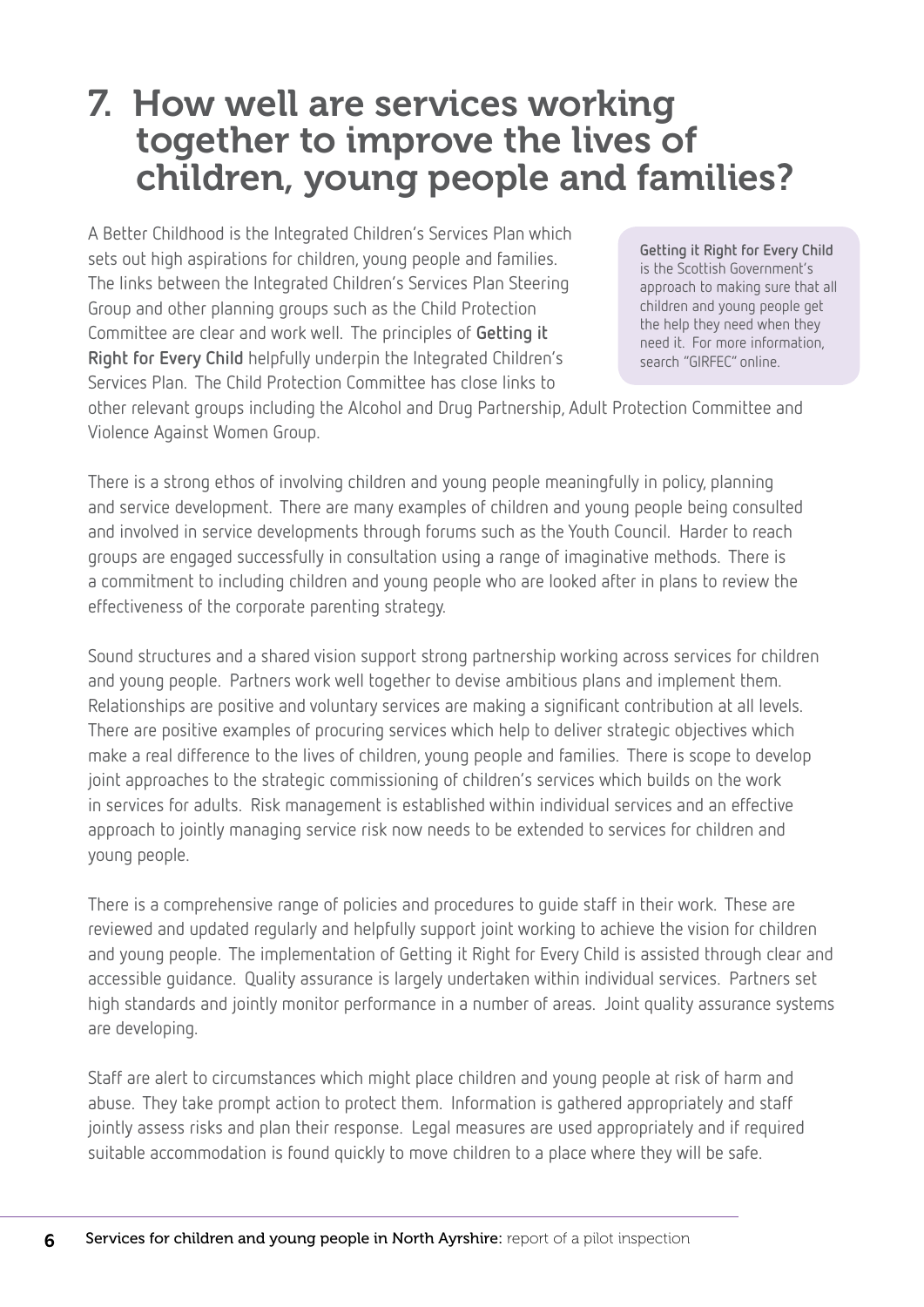Assessments of risk and need for a majority of children and young people demonstrate important strengths. However, there is considerable variation in the quality of assessments overall. Improvement in the effective use of chronologies of significant events for individual children and young people would help staff to identify patterns of risk as these emerge. Assessments are supported by information gathered from a range of relevant sources. They would now benefit from fuller analysis and better identification of what needs to change to reduce risks and meet needs. Continued effort should be made to ensure that prominence is given to the views of children and young people within assessments.

Staff work well together to make **plans to meet the individual needs of children and young people**. Clear aspirations for a better future are set out for children and young people within these plans. In most cases these plans are reviewed appropriately by multi-agency groups which make sure progress and actions are carried out well. Plans could be improved further by setting out more clearly defined outcomes,

A **Child's Plan** records the child's needs and views. The plan lays out exactly what support will be provided, and in what way, to meet the child's needs.

the actions needed to achieve them, when they need to be achieved and by whom. This will help in measuring progress in meeting outcomes for individual children and young people.

Parents and carers enjoy trusting relationships with staff across services. They are included in relevant meetings and are involved in decisions about their lives. They understand what is expected of them, and others, to ensure their children's safety and wellbeing. Staff gather the views of children and help them contribute to their meetings and plans. Overall, staff persist successfully with families who are reluctant to receive help and overcome barriers to getting children and young people the help they need. Children whose names are on the child protection register benefit from high quality independent support through advocacy services. More children could benefit from this helpful assistance.

Staff are valued, supported effectively and experience high levels of job satisfaction. Staff recruitment and retention across the community planning partnership is working well and a culture of positive team working is building. Staff are encouraged to be creative in the ways in which they work together to achieve better outcomes for children, young people and families. Staff and managers in social services, health and education work flexibly in order to respond to increasing pressures and allocate resources creatively to achieve planned outcomes.

Staff are strongly commited to making a positive difference to the lives of children, young people and families. They are clear about what they need to do to improve the quality of their work and are imaginative in bringing about these improvements. They are proactive in finding solutions to problems in a context where there is often increasing pressure on resources. There is a comprehensive training strategy in place which is supporting the successful implementation of Getting it Right For Every Child. Staff share an understanding of Getting it Right and the wellbeing indicators and are committed to joint working. Clearer guidance and support for education staff will help them take on lead professional roles in planning and co-ordinating support for vulnerable children and young people.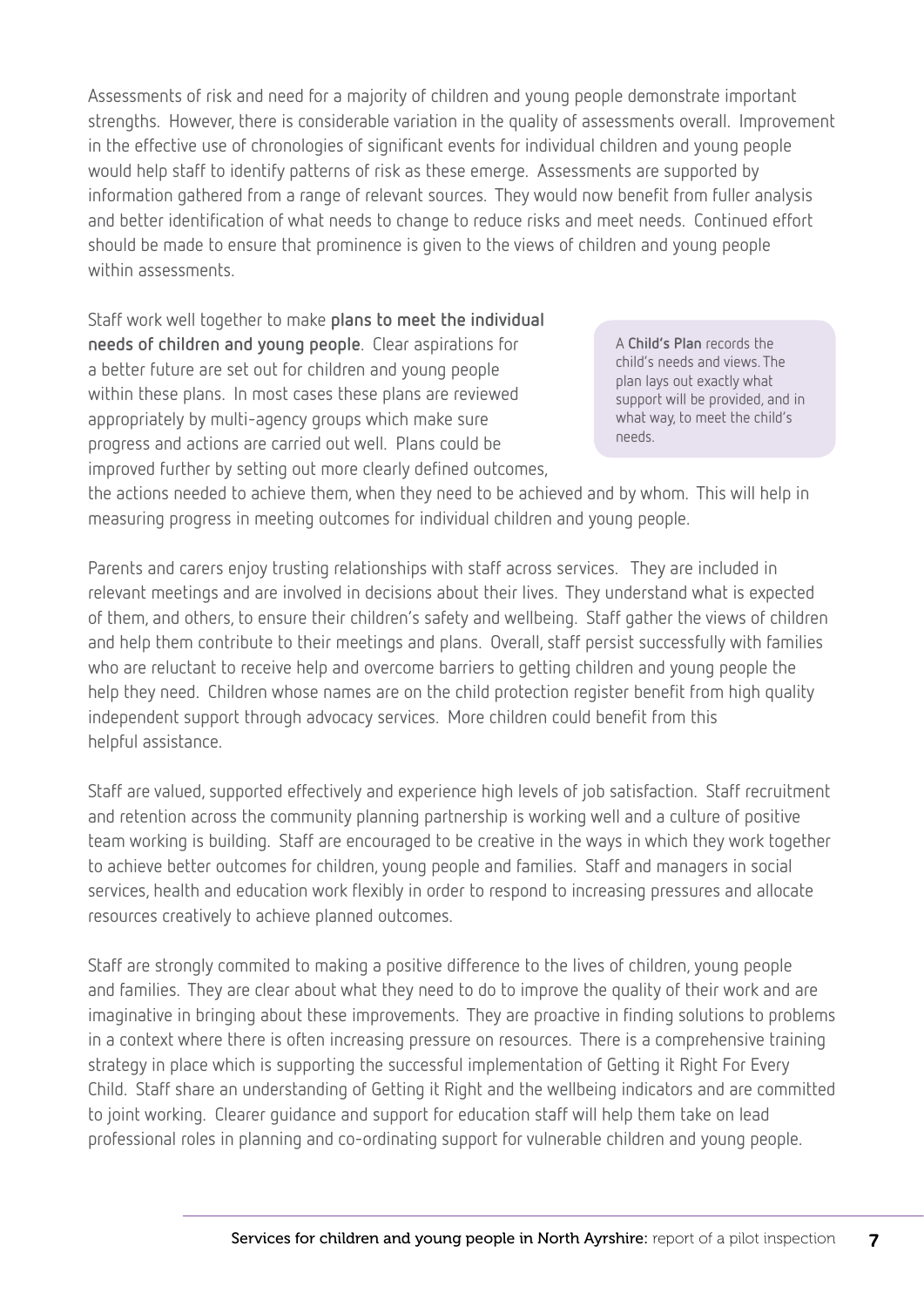#### 8. How well do services lead and improve the quality of work to achieve better outcomes for children and families?

The Community Planning Partnership has embarked on an ambitious strategy to reduce the longstanding inequalities across the communities of North Ayrshire. Successful prevention and early intervention to improve life chances is central to these efforts. The vision for children, young people and families is being driven forward collaboratively by the Community Planning Partnership Board, the Child and Public Protection Chief Officer Group, and the Integrated Children's Services Partnership Steering Group. There is a strong commitment among partners to realising positive outcomes and better life chances for children and young people in the longer term. This is demonstrated through additional resources allocated to early intervention and prevention and investment in services for more vulnerable children and young people. A successful approach to corporate parenting has contributed to positive improvement in outcomes for children and young people who are looked after.

Partnership working is improving. The proposals for health and social care integration are regarded as an opportunity for the further development of joint children's services. The partnership is responding proactively to financial constraints, holding on to its shared vision. Partners work closely together to manage financial pressures and to make savings in line with agreed priorities. Leadership of people is positive and senior managers communicate well with front line staff. Joint working is supported and encouraged by managers. Staff are clear about the vision for children, young people and families and are strongly committed and motivated to realising it.

Across the partnership, the level of awareness of joint and integrated working is growing. Leaders are very committed to self-evaluation and improvement. There are highly effective approaches to **self-evaluation** and review carried out by **the Child Protection Committee** and in some individual services. A cycle of joint self-evaluation carried out by the Child Protection Committee has been particularly successful in achieving improvements in the performance of services to protect children. Partners have identified the need to build on this and extend systematic approaches to joint self-evaluation beyond child protection.

**Self-evaluation** means taking a close look at what services have done and how well they have done it. It is important because it helps people to see clearly where they need to make improvements.

#### **The Child Protection**

**Committee** brings together all the organisations involved in protecting children in the area. Their purpose is to make sure local services work together to protect children from abuse and keep them safe.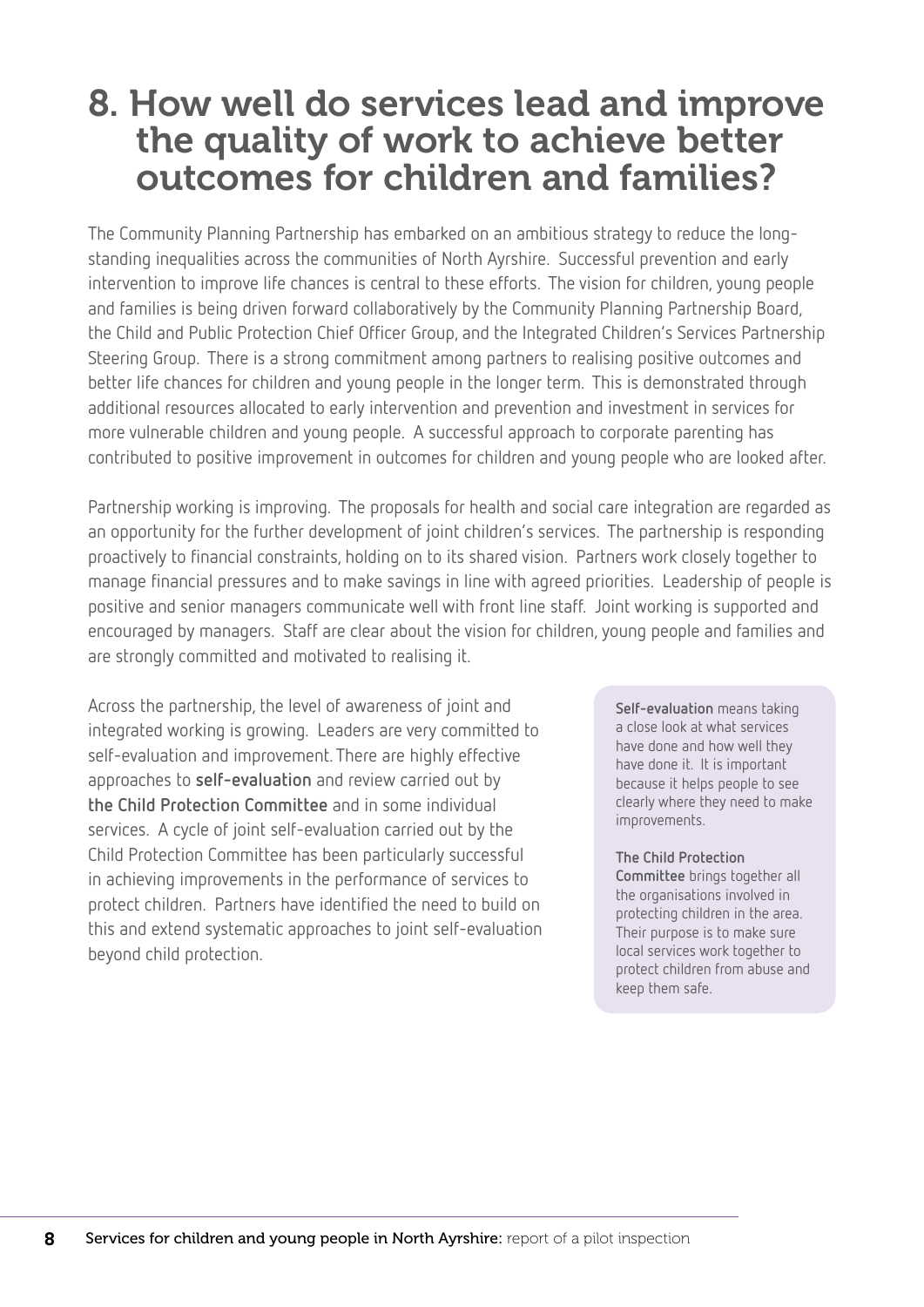# 9. Conclusion and areas for improvement

The Community Planning Partnership has a clear vision and strategy to address significant inequalities across its communities and to improve outcomes for all children and young people. There is strong collaborative leadership and a robust commitment to continuous improvement. The promotion of prevention and early intervention and investment in services for more vulnerable children, all provide tangible evidence of the shared commitment to achieving the vision. The implementation of Getting it Right for Every Child is underpinning positive joint working around children, young people and families. Staff are highly motivated and work very well together. The wellbeing of children and young people is improving in a number of important areas. The gap in outcomes for those children and young whose life chances are most at risk and the rest of the child population is closing.

Inspectors are very confident that services for children and young people will continue to improve. Within this positive context the Community Planning Partnership should take account of the need to:

- implement robust and systematic approaches to joint self-evaluation across services for children and young people
- develop and implement an effective joint commissioning strategy to reflect the community planning partnership's vision and ambitions
- continue to improve the joint **assessment of risks and needs** for individual children and young people.

A **framework to assess risks and needs** is an orderly way of exploring, understanding and recording what is happening in children's lives.

## 10.What happens next?

The Care Inspectorate will ask the North Ayrshire Community Planning Partnership to publish a joint action plan detailing how it intends to make any improvements identified as a result of the inspection.

The Care Inspectorate and other bodies taking part in this inspection will continue to offer support for improvement through their linking arrangements.

Marc Hendrikson Inspection Lead October 2013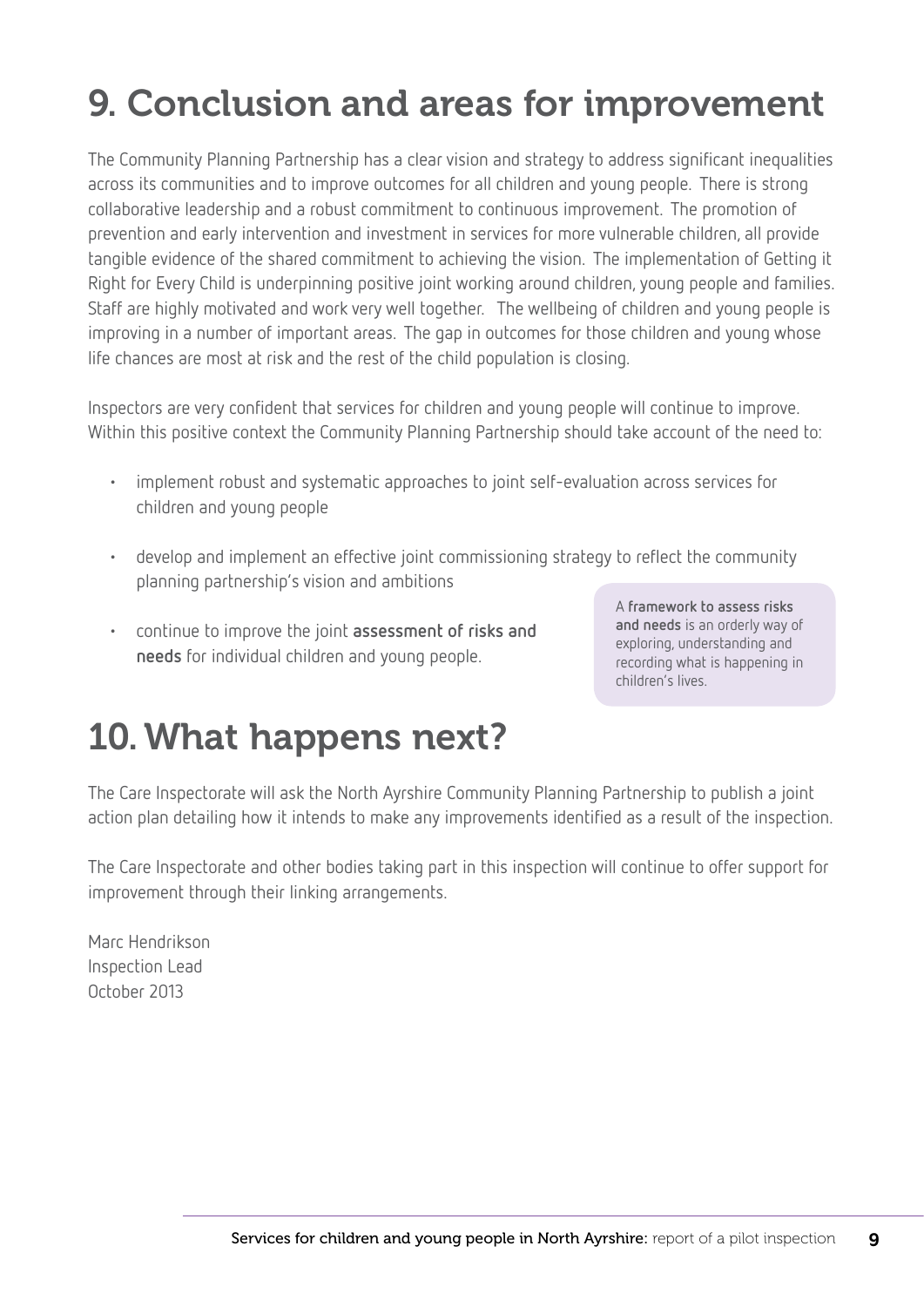# Appendix 1: Indicators of quality

Quality indicators help services and inspectors to judge what is good and what needs to be improved. In this pilot inspection we used a draft framework of quality indicators that was published by the Care Inspectorate in October 2012 called **'How well are we improving the lives of children, young people and families? A guide to evaluating services for children and young people using quality indicators'.** This document is available on the Care Inspectorate website.

Here are the evaluations for eight of the quality indictors.

| How well are the lives of children and young people<br>improving?                                      |           |
|--------------------------------------------------------------------------------------------------------|-----------|
| Providing help and support at an early stage                                                           | Good      |
| Impact on children and young people                                                                    | Very good |
| Assessing and responding to risks and needs                                                            | Adequate  |
| Planning for individual children                                                                       | Good      |
| How well are services working together to improve the lives of<br>children, young people and families? |           |
| Planning and improving services                                                                        | Very good |
| Participation of children, young people, families and other stakeholders                               | Very good |
| How good is the leadership and direction of services for<br>children and young people?                 |           |
| Leadership of improvement and change                                                                   | Good      |
| Improving the well-being of children and young people                                                  | Very good |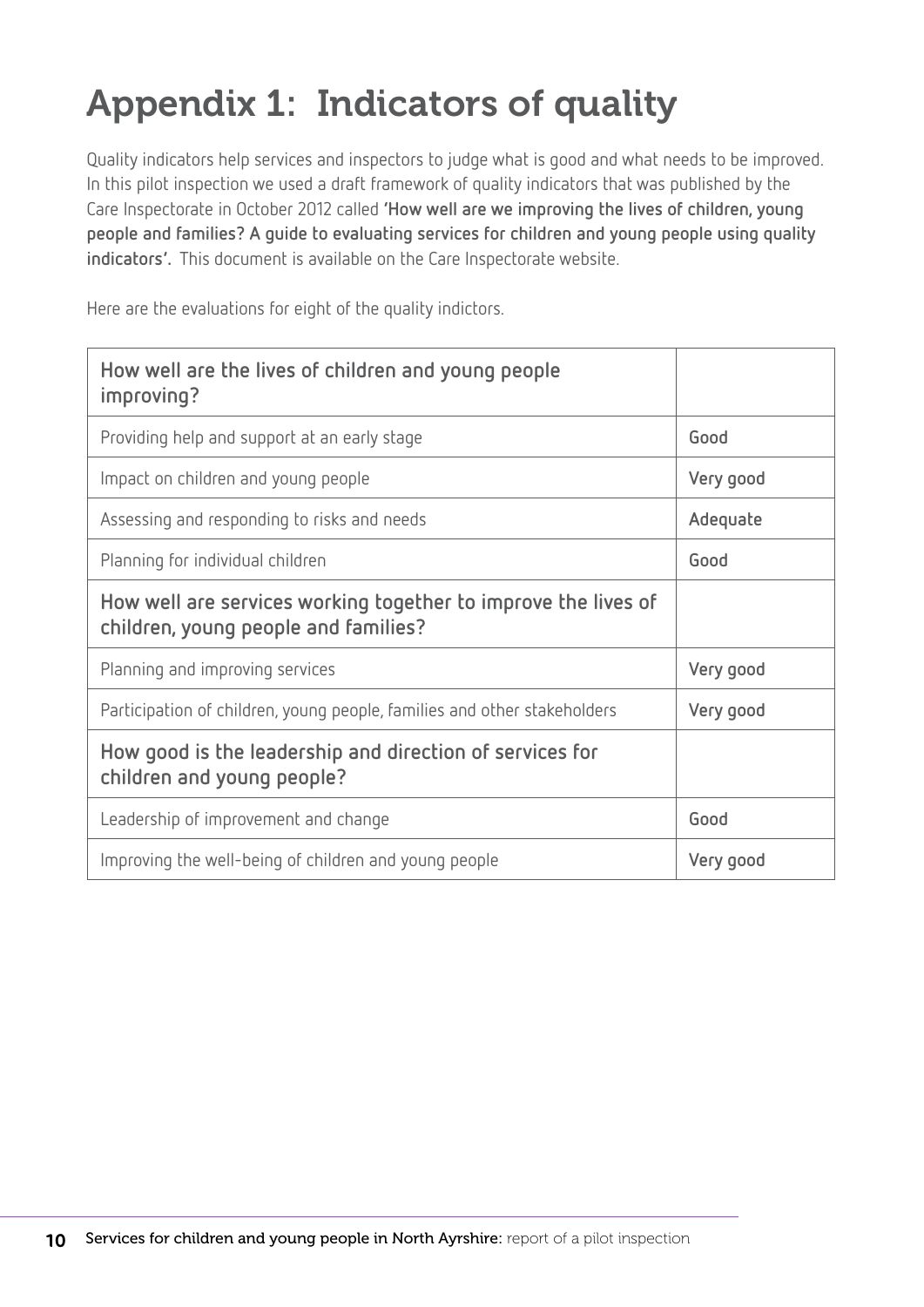This report uses the following word scale to make clear the judgements made by inspectors.

| Excellent      | outstanding, sector leading                         |
|----------------|-----------------------------------------------------|
| Very good      | major strengths                                     |
| Good           | important strengths with some areas for improvement |
| Adequate       | strengths just outweigh weaknesses                  |
| Weak           | important weaknesses                                |
| Unsatisfactory | major weaknesses                                    |

To find out more about our inspections go to **www.careinspectorate.com**

If you wish to comment about any of our inspections, contact us at **enquiries@careinspectorate.com** or alternatively you should write in the first instance to the Care Inspectorate, Compass House, 11 Riverside Drive, Dundee, DD1 4NY.

Our complaints procedure is available from our website www.careinspectorate.com or alternatively you can write to our Complaints Team, at the address above or by telephoning **0845 600 9527**.

If you are not satisfied with the action we have taken at the end of our complaints procedure, you can raise your complaint with the Scottish Public Services Ombudsman (SPSO). The SPSO is fully independent and has powers to investigate complaints about government departments and agencies.

You should write to SPSO, Freepost EH641, Edinburgh EH3 0BR. You can also telephone **0800 377 7330**, fax **0800 377 7331** or e-mail: **ask@spso.org.uk**

More information about the Ombudsman's office can be obtained from the website at **www.spso.org.uk**